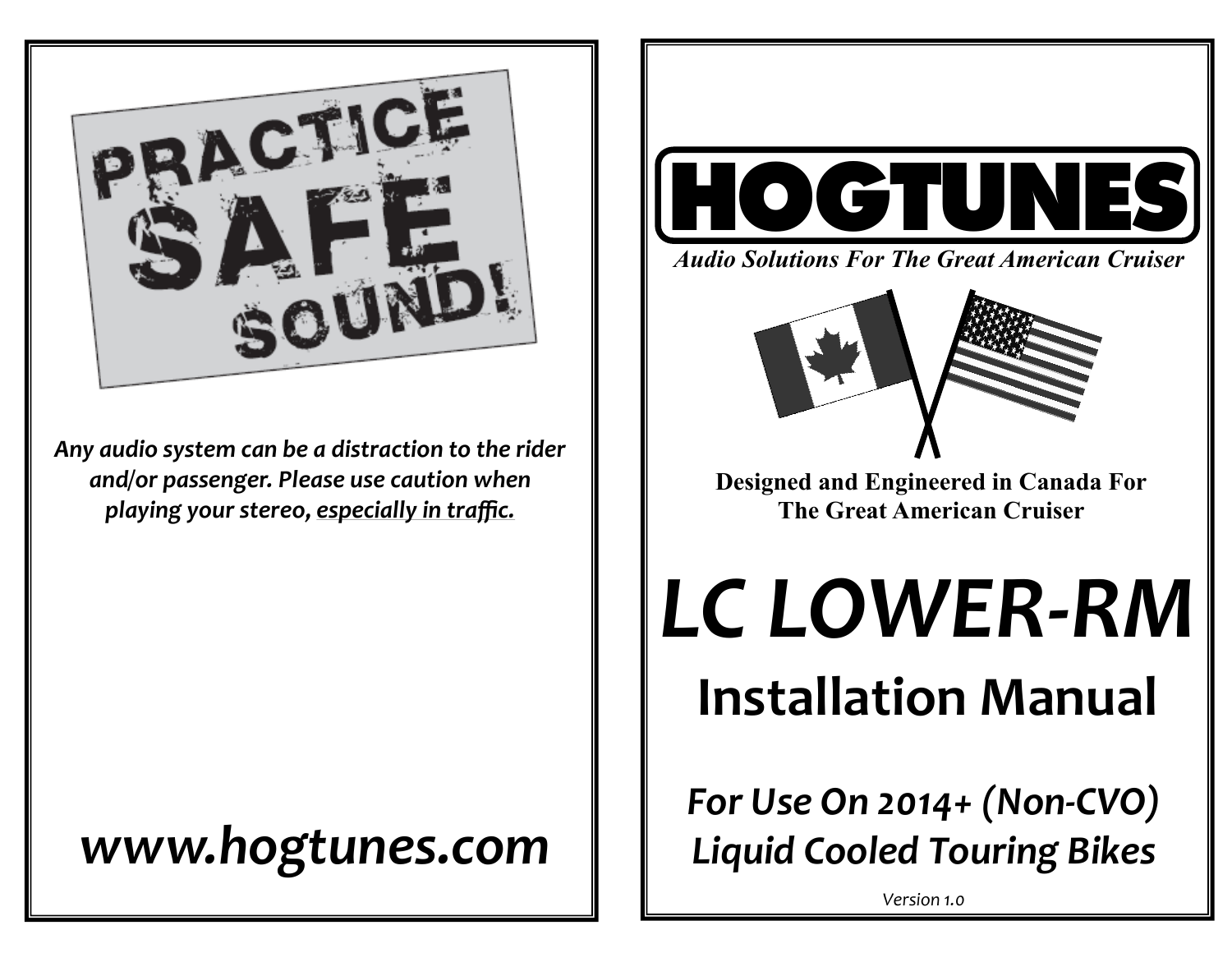**Thank-you for choosing the Hogtunes LC LOWER-RM. Since positive word of mouth is the best way to grow our business, we want your new system to work as well as it was designed to. If you have any questions or concerns, we are here to help. Email info@hogtunes.com, or call us during regular business hours (EST) at (705)-719-6361. If you still need help, please consider a professional installation by your dealer.** 

*The LC LOWER-RM KIT puts speakers in fairing lowers on 2014+ touring bikes with liquid cooled engines only . The supplied speakers are 2 Ω (Ohms).*

#### **Getting Started:**

**Step #1: Remove the seat, and both wires (+ and -) from the battery.**

**Step #2: Remove the outer fairing/headlamp assembly. Refer to a service manual if you need help with this. Note: A towel on the front fender can help prevent scratches or "dings" from dropped tools or fasteners etc.** 

**Step #3: See part descriptions in the image below. On the speaker panel , you will see 4 black screws that need to be removed. These screws go into rubber compression nuts that hold the speakers panel to the main lower panel. These compression nuts will also come off and be put aside with the screws.**



**Step #4: Starting on the brake side lower fairing, use a coin or something similar to carefully pry off the front access cover. Look inside the lower opening and at the very back, you will see a 7/16" nut that is to be removed. This nut allows the painted fairing lower "cap" on the front to come off. With the painted cap off, you will see a "bar" that secures the top half of the lower to the crash bar. Remove the 2 nuts and the bar and put aside for now. At the bottom of the lower is a clamp that holds the bottom half of the lower to the crash bar. Remove the bolt that secures the clamp.**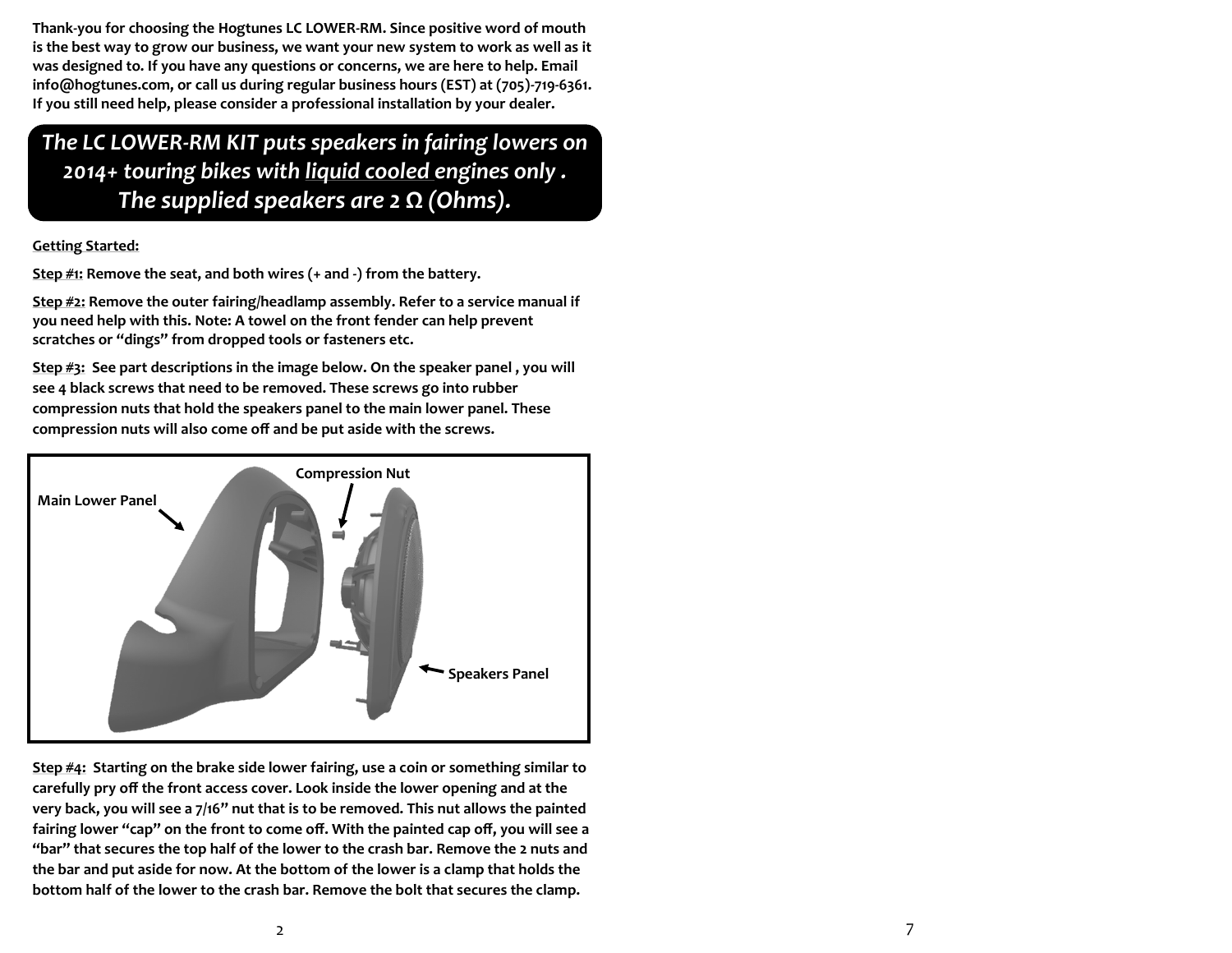## **362R-RM Speaker Specifications:**

**Power Handling: 125 RMS-200 Peak Frequency Response: 55hz-25Khz Sensitivity: 92 db 1watt/1meter Nom. Impedance : 2 Ohms Cool Factor: EXTREME**

**Harley-Davidson, Electra Glide, Road Glide, Street Glide, Ultra Classic, Tri Glide CVO, Screamin Eagle and Tour-Pak® are Trademarks, and/or Registered Trademarks of Harley-Davidson, Inc., Milwaukee, Wisconsin, USA, and if Used or Implied are for Reference Only. There is No Affiliation Between Harley-Davidson, Inc., and Hogtunes Inc.**

**Step #5: Gently push the top of the lower towards the back of the bike just enough so you can remove the 3 torx screws (normally hidden by the painted cap) that hold the lowers front panel in place. Gently pull on the front panel to release 2 clips which will allow the front panel to come away, but not completely free from the bike yet. There is a small arm for the vent mechanism still attached that is removed by squeezing the top of the pivot pin and lifting up on the arm. You can now bring the factory lower front panel to a work bench and remove the torx screw that holds the vent adjuster and arm to the factory panel. Using the same screw, install the vent adjuster and arm into the Hogtunes main lower panel.** 



**Step #6: The kit comes with die cut foam panels. Find the one for the side of the bike you are working on and apply as shown noting you should clean the area with isopropyl alcohol first. On your factory front panel, you will see 2 white clips. One of these clips will come off and be installed onto the Hogtunes main panel.** 

**Step #7: Moving to the front side of the lower , in the area normally hidden by the painted cap, you will see a hole where the bolt passes through that secures the painted cap. Just above that hole and approximately 2" back from the bolt hole, you will need to drill a 3/8" hole for the wires to pass. When this install is finished, the painted cap will hide the wire nicely. It's a good idea to start with a pilot hole and then drill the final size. Use caution to make sure your drill bit does not pierce the coolant tank on the brake side!**

**Step #8: Locate the supplied wire harness. On the harness you will see a main 4 wire harness with blue/black, and brown/black wires covered in a black sheath. You will also see two-2 wire harnesses (wires are all black) that each need to be unplugged from the main harness. See below for wiring options.**

**1) If you are using a Hogtunes NCA 450-RM to power the lowers, the 4 pin male plug on the main harness and plug it into the rear out on the side of the amp. Since the front speakers and the lower speakers will work together off the amp, make sure the switch on the side of the amp goes to the no fader position.** 

**2) If you are using a Hogtunes REV 200-RM to power the lowers, the lowers harness will plug into the "Amplified Output" pigtail on the side of the amp.**

**3) If you are using another brand of amplifier, you can cut the 4 pin plug off and wire your amp into our harness. The blue/black pair is brake side and the black wire is the positive (+) . The brown/black pair is the clutch side and the black wire is positive (+).**